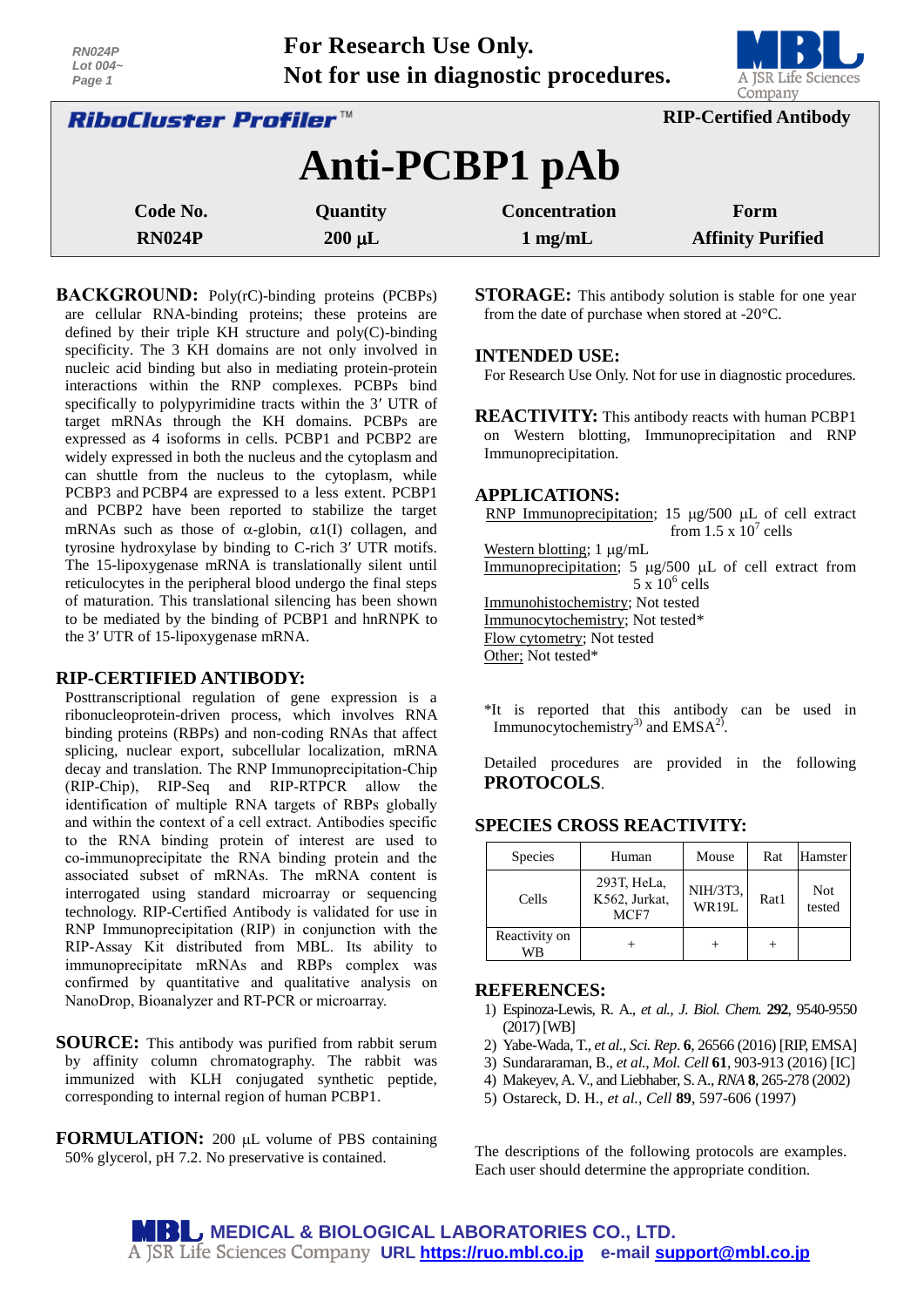

**Analysis of isolated RNA with Bioanalyzer.**

| Average of the RNA Quantity $(n=2)$ |            |  |  |  |
|-------------------------------------|------------|--|--|--|
| Antibody                            | $RNA$ (ng) |  |  |  |
| Normal Rabbit IgG                   | 54.5       |  |  |  |
| anti-PCBP1                          | 1580.0     |  |  |  |
| <b>Total RNA</b>                    | 243590.0   |  |  |  |

# **PROTOCOLS: RNP Immunoprecipitation**

Some buffers and reagents are included in the RIP-Assay Kit (MBL; code no. RN1001). Please also refer to the protocol packaged in the RIP-Assay Kit.

[Material Preparation]

1. Lysis Buffer (+)

Before using the Lysis Buffer, protease inhibitors, RNase inhibitors, and DTT are added to the Lysis Buffer at the appropriate concentration.

2. Wash Buffer (+)

Before using the Wash Buffer, DTT is added to the Wash Buffer at the appropriate concentration.

[Precaution]

RNP Immunoprecipitation using this antibody requires the addition of 30 μL of High-Salt Solution (RIP-Assay Kit) to each mL of Lysis Buffer  $(+)$  and Wash Buffer  $(+)$ just before use.

# **Protocol**

- 1) Wash 1.5 x  $10^7$  cells 4 times with PBS and resuspend them with 500  $\mu$ L of ice-cold Lysis Buffer (+) containing appropriate protease inhibitors, RNase inhibitors, and DTT. Vortex thoroughly, then incubate it on ice for 10 minutes.
- 2) Centrifuge the tube at 12,000 x g for 5 minutes at 4°C and transfer the supernatant to another tube.
- 3) Add 25  $\mu$ L of 50% protein A agarose beads slurry resuspended in Lysis Buffer (+) into the supernatant. Incubate it at 4°C with rotating for 1 hour.
- 4) Centrifuge the tube at 2,000 x g for 1 minute at 4°C and transfer the supernatant to another fresh tube (precleared sample).
- 5) Mix 25  $\mu$ L of 50% protein A agarose beads slurry resuspended in nuclease-free PBS with Normal Rabbit IgG (RIP-Assay Kit) or Anti-PCBP1 pAb (RN024P) at the concentration suggested in the **APPLICATIONS,** and then add 1 mL of Wash buffer (+) into each tube. Incubate with gentle agitation for 1 hour at 4°C.
- 6) Wash the beads once with ice-cold Lysis Buffer  $(+)$ (centrifuge the tube at 2,000 x g for 1 minute). Carefully discard the supernatant using a pipettor without disturbing the beads.
- 7) Add 500  $\mu$ L of cell lysate (precleared sample of step 4), then incubate with gentle agitation for 3 hours at 4°C.
- 8) Wash the bead pellet 4 times with Wash Buffer (+) (centrifuge the tube at 2,000 x g for 1 minute).
- 9) Add 400 µL of Master mix solution (Solution I: Solution II = 10  $\mu$ L: 390  $\mu$ L). Vortex thoroughly, then spin-down.
- 10) Add  $250 \mu L$  of Solution III. Vortex thoroughly.
- 11) Centrifuge the tube at 2,000 x g for 2 minutes.
- 12) Transfer the supernatant to the fresh tube containing  $2 \mu L$ of Solution IV.
- 13) Add 600  $\mu$ L of ice-cold 2-propanol and place at -20 $\degree$ C for 20 minutes. Centrifuge the tube at 12,000 x g for 10 minutes.
- 14) Wash the pellet 2 times with 0.5 mL of ice-cold 70% Ethanol and dry up the pellet for 5-15 minutes.
- 15) Dissolve the pellets in nuclease-free water.
- 16) RNA was quantified with NanoDrop (Thermo Fisher Scientific Inc.) and the RNA quality was analyzed with Bioanalyzer (Agilent Technologies, Inc.).

(Positive control for RNP Immunoprecipitation; K562)



*Western blot analysis of PCBP1 expression in 293T (1), HeLa (2), K562 (3), Jurkat (4), MCF7 (5), NIH/3T3 (6), WR19L (7) and Rat1 (8) using RN024P.*

# **SDS-PAGE & Western Blotting**

- 1) Wash 1 x  $10^7$  cells 3 times with PBS and suspend them in 1 mL of Laemmli's sample buffer.
- 2) Boil the samples for 2 minutes and centrifuge. Load  $10 \mu L$ of sample per lane on a 1-mm-thick SDS-polyacrylamide gel and carry out electrophoresis.